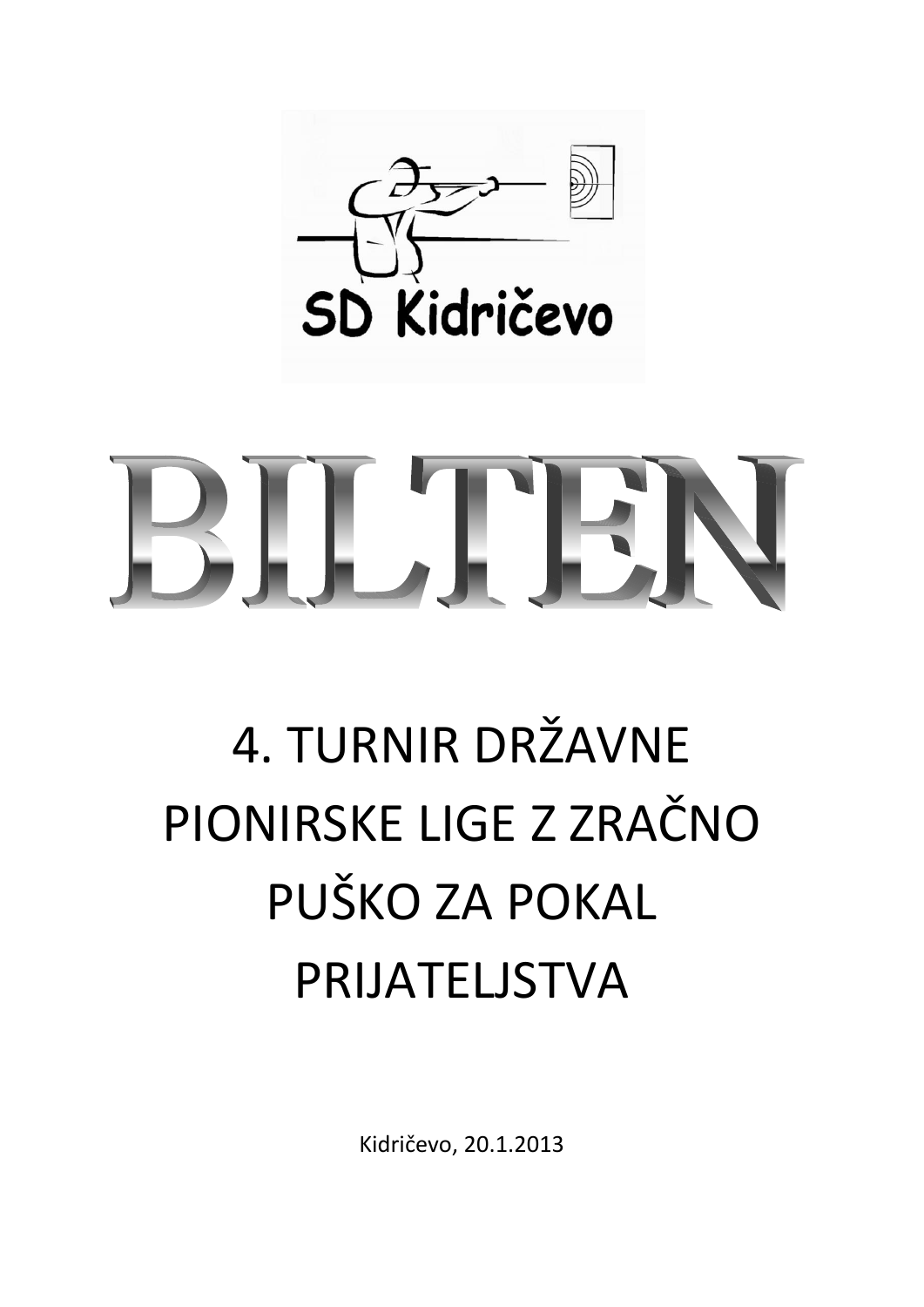

#### **10m AIR RIFLE PIONIRJI RESULTS**





Kidričevo

SUN 20 JAN 2013, START TIME 08:45

| Rank            | FP             | <b>Bib No   Name</b> |                               | Nat        | Team                                 | <b>Series</b> |    | Total        | <b>Remarks</b> |   | <b>TOČKE</b>   |
|-----------------|----------------|----------------------|-------------------------------|------------|--------------------------------------|---------------|----|--------------|----------------|---|----------------|
|                 |                |                      |                               |            |                                      | 5             | 6  |              |                |   |                |
| $\mathbf{1}$    | 19             | 119                  | LOVENJAK Mitja                | KFT        |                                      | 93            | 86 | 179-3x 70111 |                |   | 30             |
| 2               | $\mathbf{1}$   | 201                  | <b>SAPOR Matic</b>            | <b>RHR</b> |                                      | 93            | 86 | 179-1x 70564 |                |   | 26             |
| 3               | 15             | 115                  | <b>KEBER Matej</b>            | <b>SKO</b> |                                      | 88            | 90 | 178-3x 70543 |                |   | 24             |
| 4               | 6              | 106                  | <b>RUS TIMOTEJ Tim</b>        | <b>BRE</b> |                                      | 88            | 90 | 178-2x 70007 |                |   | 22             |
| 5               | 2              | 202                  | <b>ROT Matic</b>              | RHR        | <b>SD RUDNIK HRASTNI</b>             | 92            | 85 | 177-4x 70610 |                |   | 21             |
| 6               | 10             | 210                  | ŽUBER Žan                     | <b>VRH</b> | <b>SD VRHNIKA</b>                    | 85            | 88 | 173-2x 70377 |                |   | 20             |
| 7               | 16             | 216                  | <b>BERGELJ Timotej</b>        | <b>TJK</b> | SD TRIGLAV JAVORN                    | 88            | 85 | 173-2x 70333 |                |   | 19             |
| 8               | 34             | 234                  | GAŠPERIČ David                | <b>GRO</b> | SD GROSUPLJE                         | 86            | 87 | 173-1x 70015 |                |   | 18             |
| 9               | $\overline{2}$ | 302                  | KLEMENČIČ Mario               | <b>RAD</b> | <b>SD RADGONA</b>                    | 84            | 88 | 172-1x 70157 |                |   | 17             |
| 10              | 18             | 218                  | HAMZIČ Denis                  | <b>TJK</b> | SD TRIGLAV JAVORN                    | 88            | 84 | 172-0x 70552 |                |   | 16             |
| 11              | 5              | 205                  | ZAJAMŠEK Aljaž                | <b>DOL</b> | SD DOLIČ                             | 88            | 83 | 171-2x 70365 |                |   | 15             |
| 12              | 3              | 203                  | PAVLIČ Aleks                  | RHR        | SD RUDNIK HRASTNI                    | 84            | 87 | 171-1x 70381 |                |   | 14             |
| 13              | 6              | 206                  | <b>VERBOTEN Blaž</b>          | <b>DOL</b> | SD DOLIČ                             | 86            | 84 | 170-3x 70067 |                |   | 13             |
| 14              | 8              | 208                  | ROM Nejc                      | <b>VRH</b> | <b>SD VRHNIKA</b>                    | 86            | 84 | 170-1x 70039 |                |   | 12             |
|                 | 15 28          | 228                  | MUŠIČ Tim                     | <b>TRZ</b> | <b>SD TRZIN</b>                      | 85            | 85 | 170-0x 70620 |                |   | 11             |
| 16              | 24             | 124                  | JAKOPIČEK Patrik              | 1PB        | SD 1.POHORSKI BAT                    | 86            | 84 | 170-0x 70454 |                |   | 10             |
| 17 <sub>2</sub> | 27             | 227                  | MOČNIK Žan                    | <b>TRZ</b> | <b>SD TRZIN</b>                      | 79            | 90 | 169-1x 70113 |                |   | 9              |
| 18              | 32             | 132                  | HOZJAN Matjaž                 | <u>ČRE</u> | SD ČRENŠOVCI                         | 84            | 85 | 169-1x 70272 |                |   | 8              |
| 19              | 14             | 114                  | ŠUPERGER Amadej               | <b>SKO</b> |                                      | 85            | 84 | 169-1x 12853 |                |   | 7              |
| 20              | 24             | 224                  | KUKOVIČ Gregor                | <b>KAM</b> | <b>SD KAMNIK</b>                     | 83            | 86 | 169-0x 70458 |                |   | 6              |
| 21              | 11             | 211                  | <b>BREGAR</b> Žiga            | <b>OSK</b> | SD OKROGAR SKVA                      | 86            | 83 | 169-0x 70004 |                |   | 5              |
|                 | 22 21          | 121                  | FRANGEŽ Andrej                | $1$ PB     | SD 1. POHORSKI BAT                   | 83            | 85 | 168-1x 70513 |                |   | 4              |
| 23              | 33             | 233                  | <b>TOMAT Tilen</b>            | <b>GRO</b> | SD GROSUPLJE                         | 86            | 82 | 168-1x 70018 |                |   | 3              |
| 24              | $\overline{7}$ | 207                  | SENIČ Blaž                    | DOL        | SD DOLIČ                             | 82            | 84 | 166-1x 70216 |                |   | $\overline{2}$ |
| 25              | 3              | 103                  | ŠIFRER Jakob                  | <u>ŠLO</u> | SD ŠKOFJA LOKA                       | 85            | 81 | 166-1x 70208 |                |   | 1              |
|                 | 26 21          | 221                  | SOJER Blaž                    | <b>TJE</b> | SD TABOR JEŽICA                      | 82            | 84 | 166-0x 12978 |                |   |                |
|                 | 27 12          | 212                  | NOVAK Jure                    | <b>OSK</b> | SD OKROGAR SKVA                      | 84            | 82 | 166-0x 70079 |                |   |                |
| 28              | 17             | 217                  | OVČAK Franci                  | <b>TJK</b> | SD TRIGLAV JAVORN                    | 83            | 82 | 165-1x 70003 |                |   |                |
| 29              | 19             | 219                  | <b>HROVAT Primož</b>          | <b>TJE</b> | SD TABOR JEŽICA                      | 86            | 79 | 165-1x 70499 |                |   |                |
| 30              | 36             | 236                  | RADIČ Dejan                   | <b>GRO</b> | SD GROSUPLJE                         | 80            | 85 | 165-0x 70532 |                |   |                |
| 31              | $\overline{1}$ | 301                  | IRGOLIČ Žan                   | <b>RAD</b> | <b>SD RADGONA</b>                    | 82            | 82 | 164-1x 70108 |                |   |                |
|                 | 32 26          | 226                  | KRAŠOVEC Lovro                | <u>TRZ</u> | <b>SD TRZIN</b>                      | 83            | 81 | 164-1x 12793 |                |   |                |
|                 | 33 20          | 220                  | <b>GANTAR Ambrož</b>          | <b>TJE</b> | SD TABOR JEŽICA                      | 85            | 79 | 164-1x 70294 |                |   |                |
|                 | 34 22          | 122                  | MITIČ Nik                     | 1PB        |                                      | 84            | 80 | 164-0x 70512 |                |   |                |
| 35              | $\overline{2}$ | 102                  | ŠKRABEC Jan                   | <u>ŠLO</u> | SD ŠKOFJA LOKA                       | 85            | 78 | 163-2x 12839 |                |   |                |
|                 | 36 20          | 120                  | ŠKALIČ Žiga                   | KFT        |                                      | 82            | 79 | 161-0x 12980 |                |   |                |
|                 | 37 22          | 222                  | MIKELI Žiga                   | <b>KAM</b> | <b>SD KAMNIK</b>                     | 83            | 78 | 161-0x 70506 |                |   |                |
| 38              | - 7            | 107                  | <b>GORJAN Luka</b>            | <u>ŠKT</u> | SD Š.KOVAČ TURNIŠ                    | 85            | 75 | 160-0x 70206 |                |   |                |
| 39              | $\overline{4}$ | 104                  | UŠENIČNIK Luka                | <u>ŠLO</u> | SD ŠKOFJA LOKA                       | 82            | 77 | 159-0x 70437 |                |   |                |
|                 | 40 29          | 129                  | <b>KRALJ Kristjan</b>         | <b>KIS</b> |                                      | 82            | 76 | 158-1x 70364 |                |   |                |
|                 | 41 13          | 213                  | POLC Nik                      | <b>OSK</b> | SD OKROGAR SKVA                      | 78            | 80 | 158-0x 70179 |                |   |                |
|                 |                |                      |                               |            |                                      |               |    |              |                |   |                |
|                 |                |                      | Version of 20 JAN 2013, 11:16 |            | Q100000IA2001130845.1.AR60.0.001.pdf |               |    |              |                | 1 | Page 1 of 2    |

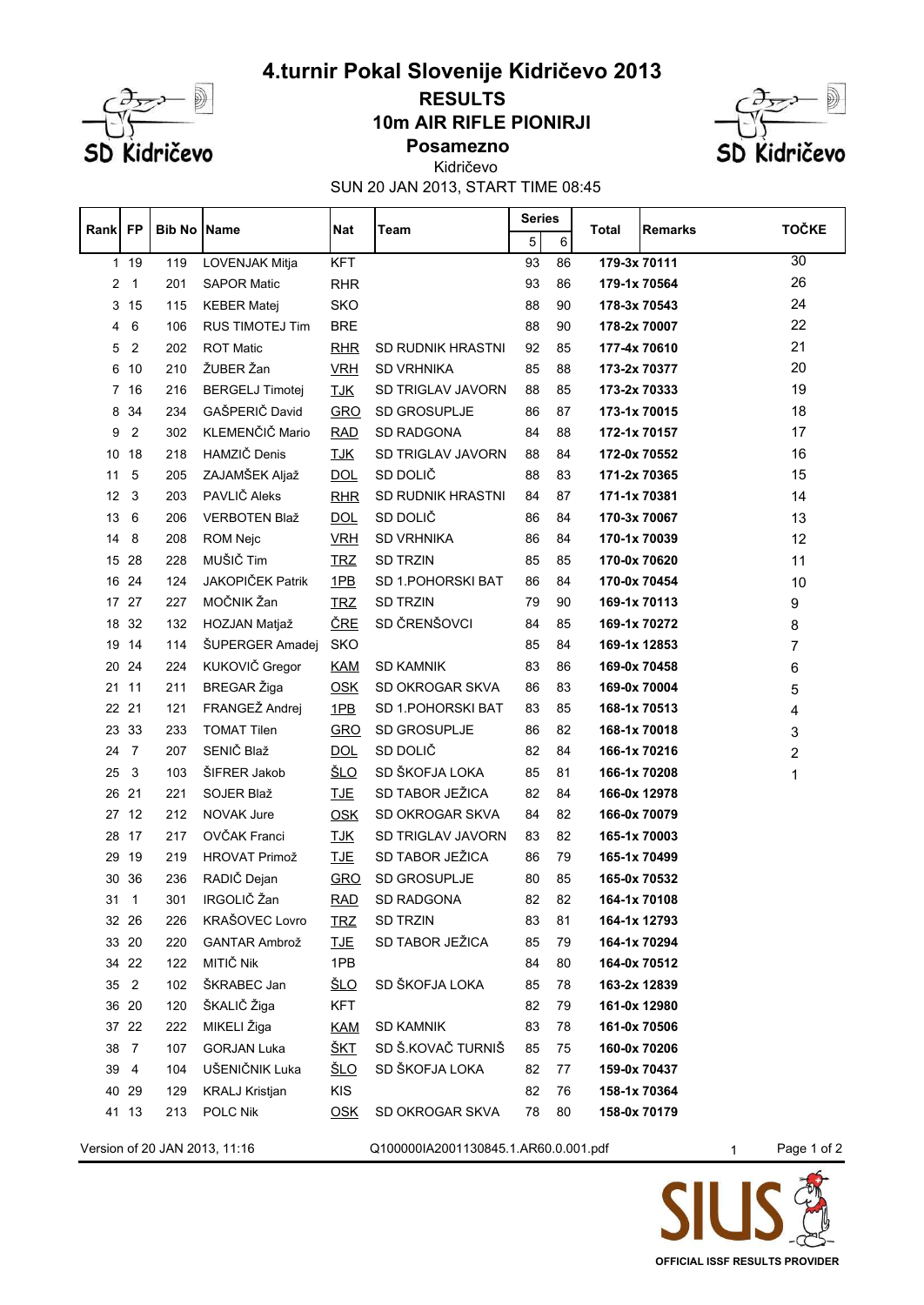|      | <b>FP</b>      | <b>Bib No Name</b> |                             | Nat        |                    | <b>Series</b> |    | <b>Total</b> | <b>Remarks</b>   |
|------|----------------|--------------------|-----------------------------|------------|--------------------|---------------|----|--------------|------------------|
| Rank |                |                    |                             |            | Team               | 5             | 6  |              |                  |
|      | 42 23          | 223                | <b>HODNIK David</b>         | <b>KAM</b> | <b>SD KAMNIK</b>   | 76            | 81 | 157-1x 70508 |                  |
| 43   | 8              | 108                | <b>BREZNIK Tomas</b>        | <u>ŠKT</u> | SD Š.KOVAČ TURNIŠ  | 77            | 80 | 157-1x 70325 |                  |
|      | 44 31          | 131                | <b>HOZJAN Matija</b>        | <u>ČRE</u> | SD ČRENŠOVCI       | 78            | 79 | 157-0x 70240 |                  |
| 45   | 5              | 305                | KOŠIR Timotej               | <b>ZEL</b> |                    | 80            | 75 | 155-0x 70581 |                  |
| 46   | 9              | 209                | DRAŠLER Ožbe                | <b>VRH</b> | <b>SD VRHNIKA</b>  | 73            |    | 154-1x 70170 |                  |
| 47   | 39             | 139                | ŠIROVNIK Domen              | <b>KID</b> | SD KIDRIČEVO       | 79            | 74 | 153-0x 12790 |                  |
| 48   | 5              | 105                | DRAGIČEVIČ Urh              | <b>PRE</b> |                    | 79            | 72 | 151-0x 70432 |                  |
| 49   | 23             | 123                | <b>HELBL Mitja</b>          | 1PB        | SD 1. POHORSKI BAT | 80            | 69 | 149-2x 70511 |                  |
| 50   | 39             | 239                | SAGADIN Jan                 | <b>KID</b> | SD KIDRIČEVO       | 71            | 77 | 148-1x 70217 |                  |
| 51   | $\mathbf{1}$   | 101                | BOGŠA Žan                   | <b>JKM</b> |                    | 79            | 68 | 147-1x 70060 |                  |
| 52   | 3              | 303                | ŠTERMAN Peter               | <b>RAD</b> | <b>SD RADGONA</b>  | 72            | 75 | 147-0x 70227 |                  |
| 53   | 9              | 109                | REŽONJA Mitja               | <u>ŠKT</u> | SD Š.KOVAČ TURNIŠ  | 69            | 77 | 146-0x 12844 |                  |
|      | 54 33          | 133                | <b>TERLETSKYY</b><br>Maksym | <u>ČRE</u> | SD ČRENŠOVCI       | 70            | 76 | 146-0x 12876 |                  |
| 55   | $\overline{4}$ | 304                | <b>NADRAG Gal</b>           | <b>ZEL</b> |                    | 73            | 71 | 144-0x 12918 |                  |
|      | 56 27          | 127                | VIŠIČ Matej                 | 1PB        |                    | 72            | 70 | 142-0x 12947 |                  |
| 57   | 37             | 237                | <b>SLAK Amadei</b>          | <b>GRO</b> |                    | 69            | 63 | 132-0x 70248 |                  |
|      | 58 38          | 138                | CICMANOVIČ ZIMET<br>Ivo     | KID        | SD KIDRIČEVO       | 58            | 61 | 119-0x 12997 |                  |
|      |                | 235                | <b>KADUNC Maj</b>           | <b>GRO</b> |                    |               |    |              | <b>DNS 70300</b> |
|      |                | 130                | KLJUČEVŠEK Jaka             | <b>KIS</b> |                    |               |    |              | <b>DNS 70139</b> |

Homologation: Protest Date / Time:

**Summary** Number of shooters on this list: 60; Total number of shooters: 112; Total number of teams: 15

| Legend                        |            |                                      |             | C2C813A7    |
|-------------------------------|------------|--------------------------------------|-------------|-------------|
| <b>Team Member</b>            | <b>DNS</b> | <b>Did Not Start</b>                 |             |             |
| Version of 20 JAN 2013, 11:16 |            | Q100000IA2001130845.1.AR60.0.001.pdf | <b>B54F</b> | Page 2 of 2 |
|                               |            |                                      |             |             |

**OFFICIAL ISSF RESULTS PROVIDER**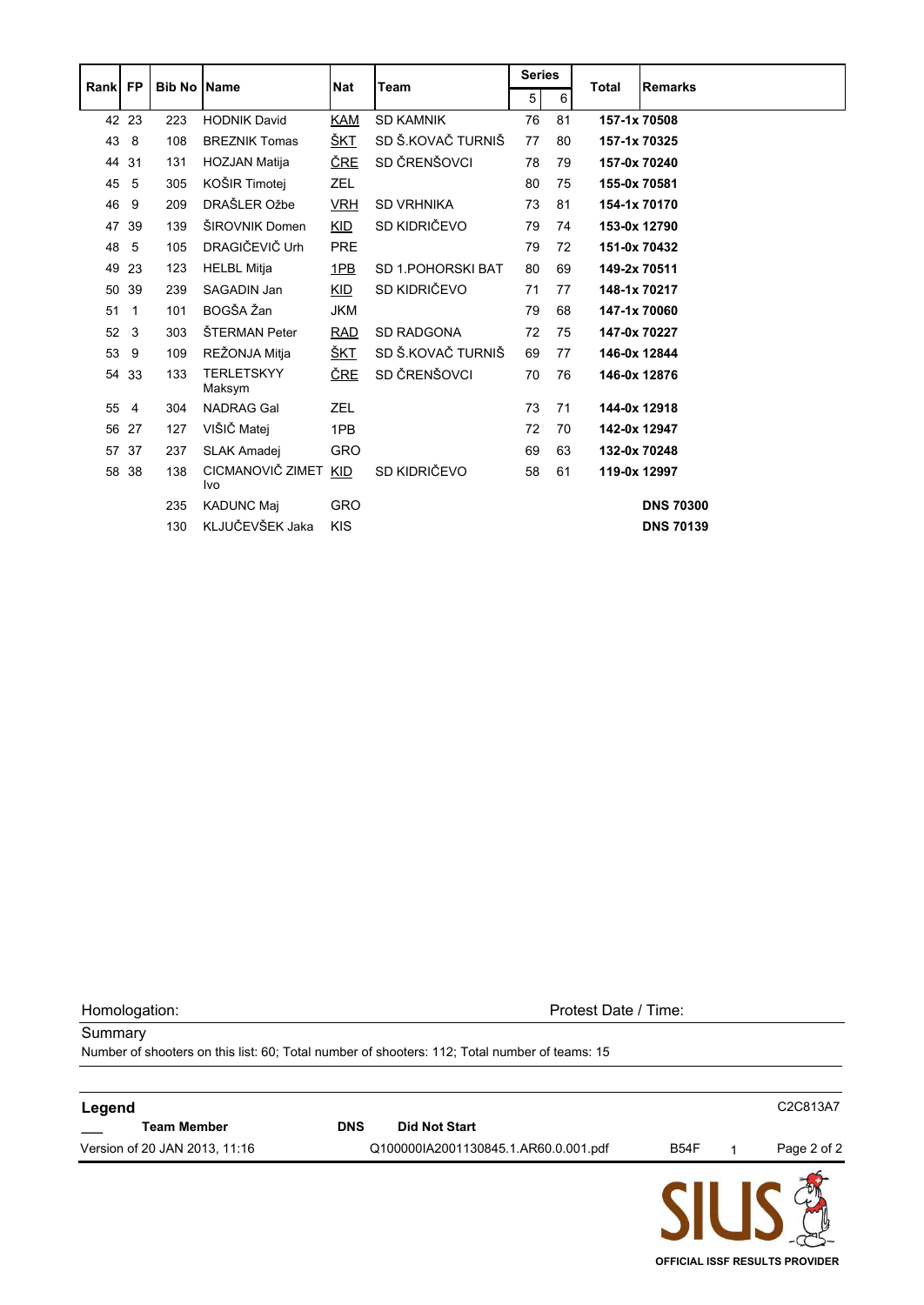

## **EKIPNO 10m AIR RIFLE PIONIRJI RESULTS**



SUN 20 JAN 2013, START TIME 08:45 Kidričevo

| <b>Rank</b>             | <b>Bib No Name</b> |                                  | <b>Series</b><br>5 | 6        | <b>Total</b>                 | <b>Remarks</b> | <b>TOČKE</b>     |
|-------------------------|--------------------|----------------------------------|--------------------|----------|------------------------------|----------------|------------------|
| $\mathbf{1}$            |                    | <b>SD RUDNIK HRASTNIK</b>        |                    | 269 258  | $527 - 6x$                   |                | 15               |
|                         | 201                | <b>SAPOR Matic</b>               | 93                 | 86       | 179-1x 70564                 |                |                  |
|                         | 202<br>203         | <b>ROT Matic</b><br>PAVLIČ Aleks | 92<br>84           | 85<br>87 | 177-4x 70610<br>171-1x 70381 |                |                  |
|                         |                    |                                  |                    |          |                              |                |                  |
| $\overline{2}$          |                    | <b>SD TRIGLAV JAVORNIK</b>       |                    | 259 251  | $510-3x$                     |                | 12               |
|                         | 216                | <b>BERGELJ Timotej</b>           | 88                 | 85       |                              | 173-2x 70333   |                  |
|                         | 218                | HAMZIČ Denis                     | 88                 | 84       | 172-0x 70552                 |                |                  |
|                         | 217                | OVČAK Franci                     | 83                 | 82       | 165-1x 70003                 |                |                  |
| $\mathbf{3}$            |                    | SD DOLIČ                         |                    | 256 251  | 507-6x                       |                | 10               |
|                         | 205                | ZAJAMŠEK Aljaž                   | 88                 | 83       | 171-2x 70365                 |                |                  |
|                         | 206                | VERBOTEN Blaž                    | 86                 | 84       |                              | 170-3x 70067   |                  |
|                         | 207                | SENIČ Blaž                       | 82                 | 84       |                              | 166-1x 70216   |                  |
| $\overline{\mathbf{4}}$ |                    | <b>SD GROSUPLJE</b>              |                    | 252 254  | $506-2x$                     |                | $\boldsymbol{9}$ |
|                         | 234                | GAŠPERIČ David                   | 86                 | 87       | 173-1x 70015                 |                |                  |
|                         | 233                | <b>TOMAT Tilen</b>               | 86                 | 82       |                              | 168-1x 70018   |                  |
|                         | 236                | RADIČ Dejan                      | 80                 | 85       |                              | 165-0x 70532   |                  |
| $5\phantom{1}$          |                    | <b>SD TRZIN</b>                  |                    | 247 256  | $503-2x$                     |                | $\,8\,$          |
|                         | 228                | MUŠIČ Tim                        | 85                 | 85       |                              | 170-0x 70620   |                  |
|                         | 227                | MOČNIK Žan                       | 79                 | 90       | 169-1x 70113                 |                |                  |
|                         | 226                | KRAŠOVEC Lovro                   | 83                 | 81       |                              | 164-1x 12793   |                  |
| $\bf 6$                 |                    | <b>SD VRHNIKA</b>                |                    | 244 253  | 497-4x                       |                | $\overline{7}$   |
|                         | 210                | ŽUBER Žan                        | 85                 | 88       | 173-2x 70377                 |                |                  |
|                         | 208                | ROM Nejc                         | 86                 | 84       | 170-1x 70039                 |                |                  |
|                         | 209                | DRAŠLER Ožbe                     | 73                 | 81       | 154-1x 70170                 |                |                  |
| $\mathbf{7}$            |                    | <b>SD TABOR JEŽICA</b>           |                    | 253 242  | 495-2x                       |                | 6                |
|                         | 221                | SOJER Blaž                       | 82                 | 84       |                              | 166-0x 12978   |                  |
|                         | 219                | HROVAT Primož                    | 86                 | 79       | 165-1x 70499                 |                |                  |
|                         | 220                | <b>GANTAR Ambrož</b>             | 85                 | 79       |                              | 164-1x 70294   |                  |
| $\bf 8$                 |                    | SD OKROGAR SKVARČA               |                    | 248 245  | 493-0x                       |                | 5                |
|                         | 211                | <b>BREGAR</b> Žiga               | 86                 | 83       |                              | 169-0x 70004   |                  |
|                         | 212                | NOVAK Jure                       | 84                 | 82       |                              | 166-0x 70079   |                  |
|                         | 213                | POLC Nik                         | 78                 | 80       |                              | 158-0x 70179   |                  |

Version of 20 JAN 2013, 11:24 Q100000TA2001130845.1.AR60.0.001.pdf 1 Page 1 of 2

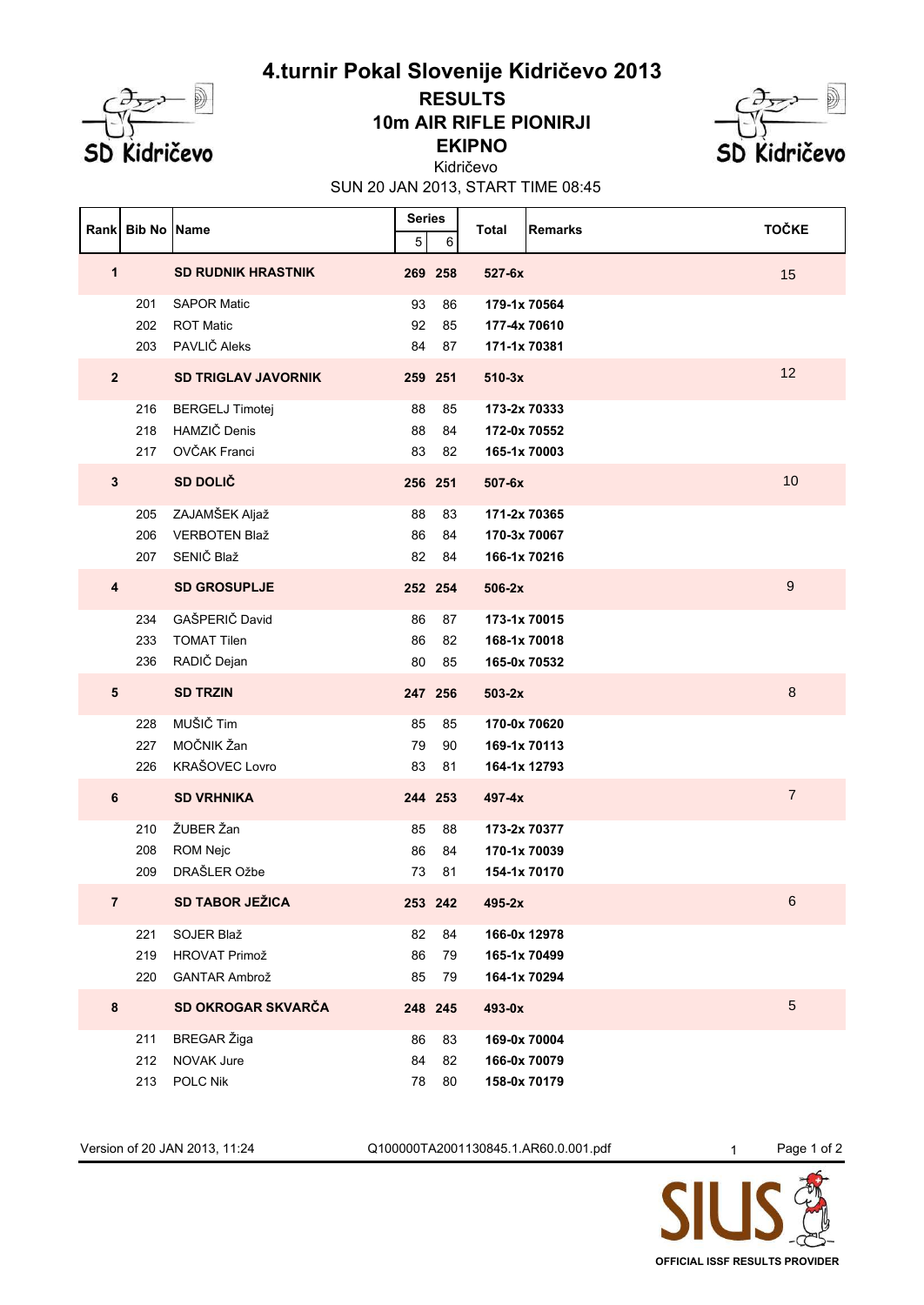| Rankl            | <b>Bib No Name</b> |                                                                 | <b>Series</b><br>5 | 6              | <b>Total</b><br><b>Remarks</b>               | <b>TOČKE</b>   |
|------------------|--------------------|-----------------------------------------------------------------|--------------------|----------------|----------------------------------------------|----------------|
| $\boldsymbol{9}$ |                    | SD ŠKOFJA LOKA                                                  |                    | 236 252        | $488 - 3x$                                   | $\overline{4}$ |
|                  | 103<br>102<br>104  | ŠIFRER Jakob<br>ŠKRABEC Jan<br>UŠENIČNIK Luka                   | 85<br>85<br>82     | 81<br>78<br>77 | 166-1x 70208<br>163-2x 12839<br>159-0x 70437 |                |
| 10               |                    | <b>SD 1.POHORSKI BATALJON</b>                                   |                    | 249 238        | $487 - 3x$                                   | 3              |
|                  | 124<br>121<br>123  | <b>JAKOPIČEK Patrik</b><br>FRANGEŽ Andrej<br><b>HELBL Mitja</b> | 86<br>83<br>80     | 84<br>85<br>69 | 170-0x 70454<br>168-1x 70513<br>149-2x 70511 |                |
| 11               |                    | <b>SD KAMNIK</b>                                                |                    | 242 245        | $487 - 1x$                                   | $\overline{2}$ |
|                  | 224<br>222<br>223  | KUKOVIČ Gregor<br>MIKELI Žiga<br><b>HODNIK David</b>            | 83<br>83<br>76     | 86<br>78<br>81 | 169-0x 70458<br>161-0x 70506<br>157-1x 70508 |                |
| 12               |                    | <b>SD RADGONA</b>                                               |                    | 238 245        | $483 - 2x$                                   | $\overline{1}$ |
|                  | 302<br>301<br>303  | KLEMENČIČ Mario<br>IRGOLIČ Žan<br>ŠTERMAN Peter                 | 84<br>82<br>72     | 88<br>82<br>75 | 172-1x 70157<br>164-1x 70108<br>147-0x 70227 |                |
| 13               |                    | <b>SD ČRENŠOVCI</b>                                             |                    | 232 240        | $472 - 1x$                                   |                |
|                  | 132<br>131<br>133  | HOZJAN Matjaž<br><b>HOZJAN Matija</b><br>TERLETSKYY Maksym      | 84<br>78<br>70     | 85<br>79<br>76 | 169-1x 70272<br>157-0x 70240<br>146-0x 12876 |                |
| 14               |                    | SD Š.KOVAČ TURNIŠČE                                             |                    | 231 232        | $463 - 1x$                                   |                |
|                  | 107<br>108<br>109  | <b>GORJAN Luka</b><br><b>BREZNIK Tomas</b><br>REŽONJA Mitja     | 85<br>77<br>69     | 75<br>80<br>77 | 160-0x 70206<br>157-1x 70325<br>146-0x 12844 |                |
| 15               |                    | <b>SD KIDRIČEVO</b>                                             |                    | 208 212        | $420-1x$                                     |                |
|                  | 139<br>239<br>138  | ŠIROVNIK Domen<br>SAGADIN Jan<br>CICMANOVIČ ZIMET Ivo           | 79<br>71<br>58     | 74<br>77<br>61 | 153-0x 12790<br>148-1x 70217<br>119-0x 12997 |                |

Homologation: Protest Date / Time:

**Summary** Number of shooters on this list: 45; Total number of shooters: 112; Total number of teams: 15

#### **Legend** 58E9E4E5

Version of 20 JAN 2013, 11:24 Q100000TA2001130845.1.AR60.0.001.pdf B54F 1 Page 2 of 2

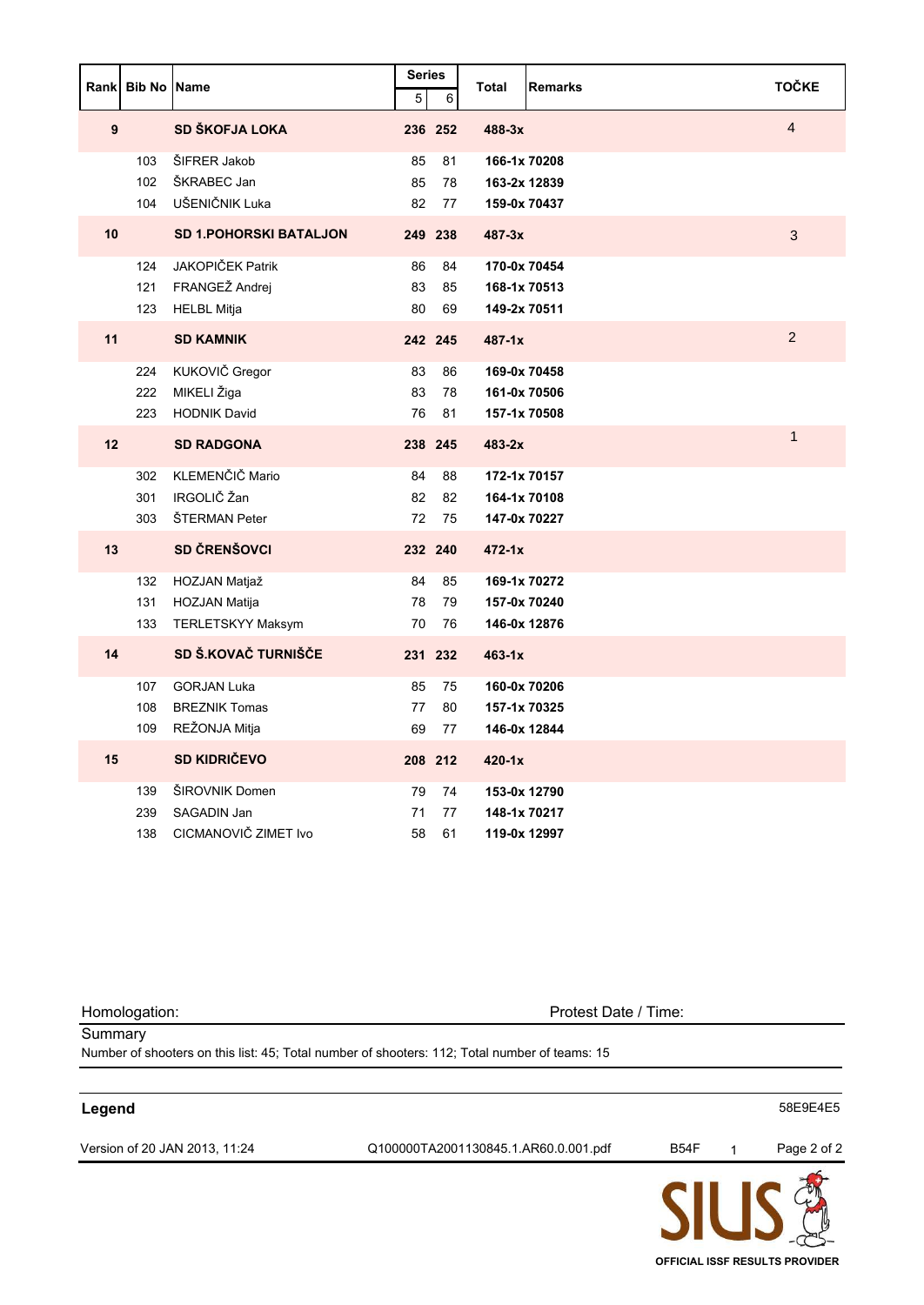

#### **10m AIR RIFLE PIONIRKE RESULTS**



**Posamezno**

SUN 20 JAN 2013, START TIME 08:45 Kidričevo

| 3<br>4<br>LUKIĆ Suzana<br><b>TRZ</b><br><b>SD TRZIN</b><br>1 29<br>92<br>92<br>184-2x 80027<br>229<br>30<br>38<br>90<br>238<br><b>SLAK Rebeka</b><br><b>GRO</b><br>89<br>179-3x 80103<br>2<br>26<br>DRNOVŠEK Neža<br><b>KIS</b><br>28<br>88<br>179-2x 80082<br>3<br>128<br>91<br>24<br>HRAŠOVEC Urška<br>25<br>90<br>179-1x 80039<br>125<br>1PB<br>89<br>4<br>22<br>JAVORAC Saša<br>31<br><u>TRZ</u><br><b>SD TRZIN</b><br>89<br>89<br>178-1x 80071<br>5<br>231<br>21<br>ŽALIK Melisa<br>16<br>116<br>SD K.FLISAR T<br>86<br>6<br><b>KFT</b><br>91<br>177-4x 80074<br>20<br>LENARČIČ Nikita<br>1PB<br>177-1x 80029<br>26<br>126<br>91<br>86<br>$\overline{7}$<br>19<br>14<br><b>HORVAT Sara</b><br><b>TJK</b><br>91<br>85<br>176-0x 80034<br>8<br>214<br>18<br>SD ČRENŠOV<br>ČRE<br><b>HORVAT Nika</b><br>87<br>174-1x 80106<br>34<br>87<br>9<br>134<br>17<br>SD ČRENŠOV<br>KAVAŠ Katja<br><u>ČRE</u><br>35<br>135<br>89<br>84<br>173-1x 80130<br>10<br>16<br>ŠORN Sabina<br><b>KAM</b><br>25<br>84<br>89<br>173-0x 80145<br>11<br>225<br>15<br>30<br><b>SD TRZIN</b><br><b>KRALJ Eva</b><br><b>TRZ</b><br>80<br>84<br>164-2x 80069<br>12<br>230<br>14<br>SD Š.KOVAČ T<br><u>ŠKT</u><br>13<br><b>PUCKO Dominika</b><br>81<br>82<br>163-1x 80129<br>13<br>113<br>13<br>OVČAK Anja<br>15<br><b>TJK</b><br>83<br>77<br>160-1x 80149<br>215<br>14<br>12<br>RIBAŠ Veronika<br><b>KFT</b><br>SD K.FLISAR T<br>158-0x 80062<br>17<br>117<br>77<br>81<br>15<br>11<br>SD Š.KOVAČ T<br><u>ŠKT</u><br>12<br><b>VUK Martina</b><br>75<br>82<br>157-1x 80104<br>16<br>112<br>10<br>TIŠLER Valerija<br>17<br>204<br><b>RHR</b><br>83<br>74<br>157-0x 80132<br>4<br>9<br>SD ČRENŠOV<br>ČRE<br>36<br><b>NAGY Nika</b><br>76<br>77<br>18<br>136<br>153-0x 12830<br>8<br>32<br>ZORMAN Maša<br><b>TRZ</b><br>232<br>77<br>75<br>152-0x 80031<br>19<br>7<br><b>BRADAČ</b> Sabina<br>SD Š.KOVAČ T<br>ŠKT<br>65<br>11<br>111<br>85<br>150-0x 80092<br>20<br>6<br><b>GJERGJEK Natalija</b><br>18<br><b>KFT</b><br>SD K.FLISAR T<br>149-0x 80057<br>118<br>21<br>75<br>74<br>5<br>ČRE<br>22 37<br>56<br><b>KODELA Laura</b><br>70<br>126-0x 80146<br>137<br>4<br>ŠKT<br><b>ROTAR Eva</b><br>110<br><b>DNS 80070</b> | Rankl | <b>FP</b> | <b>Bib No</b> | <b>Name</b> | <b>Nat</b> | <b>Team</b> |  | <b>Series</b><br>Total |  | <b>Remarks</b> | <b>TOČKE</b> |
|---------------------------------------------------------------------------------------------------------------------------------------------------------------------------------------------------------------------------------------------------------------------------------------------------------------------------------------------------------------------------------------------------------------------------------------------------------------------------------------------------------------------------------------------------------------------------------------------------------------------------------------------------------------------------------------------------------------------------------------------------------------------------------------------------------------------------------------------------------------------------------------------------------------------------------------------------------------------------------------------------------------------------------------------------------------------------------------------------------------------------------------------------------------------------------------------------------------------------------------------------------------------------------------------------------------------------------------------------------------------------------------------------------------------------------------------------------------------------------------------------------------------------------------------------------------------------------------------------------------------------------------------------------------------------------------------------------------------------------------------------------------------------------------------------------------------------------------------------------------------------------------------------------------------------------------------------------------------------------------------------------------------------------------------------------------------------------------------------------------------------------------------------------------------------------------------|-------|-----------|---------------|-------------|------------|-------------|--|------------------------|--|----------------|--------------|
|                                                                                                                                                                                                                                                                                                                                                                                                                                                                                                                                                                                                                                                                                                                                                                                                                                                                                                                                                                                                                                                                                                                                                                                                                                                                                                                                                                                                                                                                                                                                                                                                                                                                                                                                                                                                                                                                                                                                                                                                                                                                                                                                                                                             |       |           |               |             |            |             |  |                        |  |                |              |
|                                                                                                                                                                                                                                                                                                                                                                                                                                                                                                                                                                                                                                                                                                                                                                                                                                                                                                                                                                                                                                                                                                                                                                                                                                                                                                                                                                                                                                                                                                                                                                                                                                                                                                                                                                                                                                                                                                                                                                                                                                                                                                                                                                                             |       |           |               |             |            |             |  |                        |  |                |              |
|                                                                                                                                                                                                                                                                                                                                                                                                                                                                                                                                                                                                                                                                                                                                                                                                                                                                                                                                                                                                                                                                                                                                                                                                                                                                                                                                                                                                                                                                                                                                                                                                                                                                                                                                                                                                                                                                                                                                                                                                                                                                                                                                                                                             |       |           |               |             |            |             |  |                        |  |                |              |
|                                                                                                                                                                                                                                                                                                                                                                                                                                                                                                                                                                                                                                                                                                                                                                                                                                                                                                                                                                                                                                                                                                                                                                                                                                                                                                                                                                                                                                                                                                                                                                                                                                                                                                                                                                                                                                                                                                                                                                                                                                                                                                                                                                                             |       |           |               |             |            |             |  |                        |  |                |              |
|                                                                                                                                                                                                                                                                                                                                                                                                                                                                                                                                                                                                                                                                                                                                                                                                                                                                                                                                                                                                                                                                                                                                                                                                                                                                                                                                                                                                                                                                                                                                                                                                                                                                                                                                                                                                                                                                                                                                                                                                                                                                                                                                                                                             |       |           |               |             |            |             |  |                        |  |                |              |
|                                                                                                                                                                                                                                                                                                                                                                                                                                                                                                                                                                                                                                                                                                                                                                                                                                                                                                                                                                                                                                                                                                                                                                                                                                                                                                                                                                                                                                                                                                                                                                                                                                                                                                                                                                                                                                                                                                                                                                                                                                                                                                                                                                                             |       |           |               |             |            |             |  |                        |  |                |              |
|                                                                                                                                                                                                                                                                                                                                                                                                                                                                                                                                                                                                                                                                                                                                                                                                                                                                                                                                                                                                                                                                                                                                                                                                                                                                                                                                                                                                                                                                                                                                                                                                                                                                                                                                                                                                                                                                                                                                                                                                                                                                                                                                                                                             |       |           |               |             |            |             |  |                        |  |                |              |
|                                                                                                                                                                                                                                                                                                                                                                                                                                                                                                                                                                                                                                                                                                                                                                                                                                                                                                                                                                                                                                                                                                                                                                                                                                                                                                                                                                                                                                                                                                                                                                                                                                                                                                                                                                                                                                                                                                                                                                                                                                                                                                                                                                                             |       |           |               |             |            |             |  |                        |  |                |              |
|                                                                                                                                                                                                                                                                                                                                                                                                                                                                                                                                                                                                                                                                                                                                                                                                                                                                                                                                                                                                                                                                                                                                                                                                                                                                                                                                                                                                                                                                                                                                                                                                                                                                                                                                                                                                                                                                                                                                                                                                                                                                                                                                                                                             |       |           |               |             |            |             |  |                        |  |                |              |
|                                                                                                                                                                                                                                                                                                                                                                                                                                                                                                                                                                                                                                                                                                                                                                                                                                                                                                                                                                                                                                                                                                                                                                                                                                                                                                                                                                                                                                                                                                                                                                                                                                                                                                                                                                                                                                                                                                                                                                                                                                                                                                                                                                                             |       |           |               |             |            |             |  |                        |  |                |              |
|                                                                                                                                                                                                                                                                                                                                                                                                                                                                                                                                                                                                                                                                                                                                                                                                                                                                                                                                                                                                                                                                                                                                                                                                                                                                                                                                                                                                                                                                                                                                                                                                                                                                                                                                                                                                                                                                                                                                                                                                                                                                                                                                                                                             |       |           |               |             |            |             |  |                        |  |                |              |
|                                                                                                                                                                                                                                                                                                                                                                                                                                                                                                                                                                                                                                                                                                                                                                                                                                                                                                                                                                                                                                                                                                                                                                                                                                                                                                                                                                                                                                                                                                                                                                                                                                                                                                                                                                                                                                                                                                                                                                                                                                                                                                                                                                                             |       |           |               |             |            |             |  |                        |  |                |              |
|                                                                                                                                                                                                                                                                                                                                                                                                                                                                                                                                                                                                                                                                                                                                                                                                                                                                                                                                                                                                                                                                                                                                                                                                                                                                                                                                                                                                                                                                                                                                                                                                                                                                                                                                                                                                                                                                                                                                                                                                                                                                                                                                                                                             |       |           |               |             |            |             |  |                        |  |                |              |
|                                                                                                                                                                                                                                                                                                                                                                                                                                                                                                                                                                                                                                                                                                                                                                                                                                                                                                                                                                                                                                                                                                                                                                                                                                                                                                                                                                                                                                                                                                                                                                                                                                                                                                                                                                                                                                                                                                                                                                                                                                                                                                                                                                                             |       |           |               |             |            |             |  |                        |  |                |              |
|                                                                                                                                                                                                                                                                                                                                                                                                                                                                                                                                                                                                                                                                                                                                                                                                                                                                                                                                                                                                                                                                                                                                                                                                                                                                                                                                                                                                                                                                                                                                                                                                                                                                                                                                                                                                                                                                                                                                                                                                                                                                                                                                                                                             |       |           |               |             |            |             |  |                        |  |                |              |
|                                                                                                                                                                                                                                                                                                                                                                                                                                                                                                                                                                                                                                                                                                                                                                                                                                                                                                                                                                                                                                                                                                                                                                                                                                                                                                                                                                                                                                                                                                                                                                                                                                                                                                                                                                                                                                                                                                                                                                                                                                                                                                                                                                                             |       |           |               |             |            |             |  |                        |  |                |              |
|                                                                                                                                                                                                                                                                                                                                                                                                                                                                                                                                                                                                                                                                                                                                                                                                                                                                                                                                                                                                                                                                                                                                                                                                                                                                                                                                                                                                                                                                                                                                                                                                                                                                                                                                                                                                                                                                                                                                                                                                                                                                                                                                                                                             |       |           |               |             |            |             |  |                        |  |                |              |
|                                                                                                                                                                                                                                                                                                                                                                                                                                                                                                                                                                                                                                                                                                                                                                                                                                                                                                                                                                                                                                                                                                                                                                                                                                                                                                                                                                                                                                                                                                                                                                                                                                                                                                                                                                                                                                                                                                                                                                                                                                                                                                                                                                                             |       |           |               |             |            |             |  |                        |  |                |              |
|                                                                                                                                                                                                                                                                                                                                                                                                                                                                                                                                                                                                                                                                                                                                                                                                                                                                                                                                                                                                                                                                                                                                                                                                                                                                                                                                                                                                                                                                                                                                                                                                                                                                                                                                                                                                                                                                                                                                                                                                                                                                                                                                                                                             |       |           |               |             |            |             |  |                        |  |                |              |
|                                                                                                                                                                                                                                                                                                                                                                                                                                                                                                                                                                                                                                                                                                                                                                                                                                                                                                                                                                                                                                                                                                                                                                                                                                                                                                                                                                                                                                                                                                                                                                                                                                                                                                                                                                                                                                                                                                                                                                                                                                                                                                                                                                                             |       |           |               |             |            |             |  |                        |  |                |              |
|                                                                                                                                                                                                                                                                                                                                                                                                                                                                                                                                                                                                                                                                                                                                                                                                                                                                                                                                                                                                                                                                                                                                                                                                                                                                                                                                                                                                                                                                                                                                                                                                                                                                                                                                                                                                                                                                                                                                                                                                                                                                                                                                                                                             |       |           |               |             |            |             |  |                        |  |                |              |
|                                                                                                                                                                                                                                                                                                                                                                                                                                                                                                                                                                                                                                                                                                                                                                                                                                                                                                                                                                                                                                                                                                                                                                                                                                                                                                                                                                                                                                                                                                                                                                                                                                                                                                                                                                                                                                                                                                                                                                                                                                                                                                                                                                                             |       |           |               |             |            |             |  |                        |  |                |              |
|                                                                                                                                                                                                                                                                                                                                                                                                                                                                                                                                                                                                                                                                                                                                                                                                                                                                                                                                                                                                                                                                                                                                                                                                                                                                                                                                                                                                                                                                                                                                                                                                                                                                                                                                                                                                                                                                                                                                                                                                                                                                                                                                                                                             |       |           |               |             |            |             |  |                        |  |                |              |
|                                                                                                                                                                                                                                                                                                                                                                                                                                                                                                                                                                                                                                                                                                                                                                                                                                                                                                                                                                                                                                                                                                                                                                                                                                                                                                                                                                                                                                                                                                                                                                                                                                                                                                                                                                                                                                                                                                                                                                                                                                                                                                                                                                                             |       |           |               |             |            |             |  |                        |  |                |              |

Homologation: Protest Date / Time:

**Summary** Number of shooters on this list: 23; Total number of shooters: 78; Total number of teams: 4

| Legend                        |            |                                      |             |                | B82A79ED    |
|-------------------------------|------------|--------------------------------------|-------------|----------------|-------------|
| <b>Team Member</b>            | <b>DNS</b> | <b>Did Not Start</b>                 |             |                |             |
| Version of 20 JAN 2013, 10:17 |            | Q000000IA2001130845.1.AR40.0.001.pdf | <b>B54F</b> | $\overline{2}$ | Page 1 of 1 |
|                               |            |                                      |             |                |             |

**OFFICIAL ISSF RESULTS PROVIDER**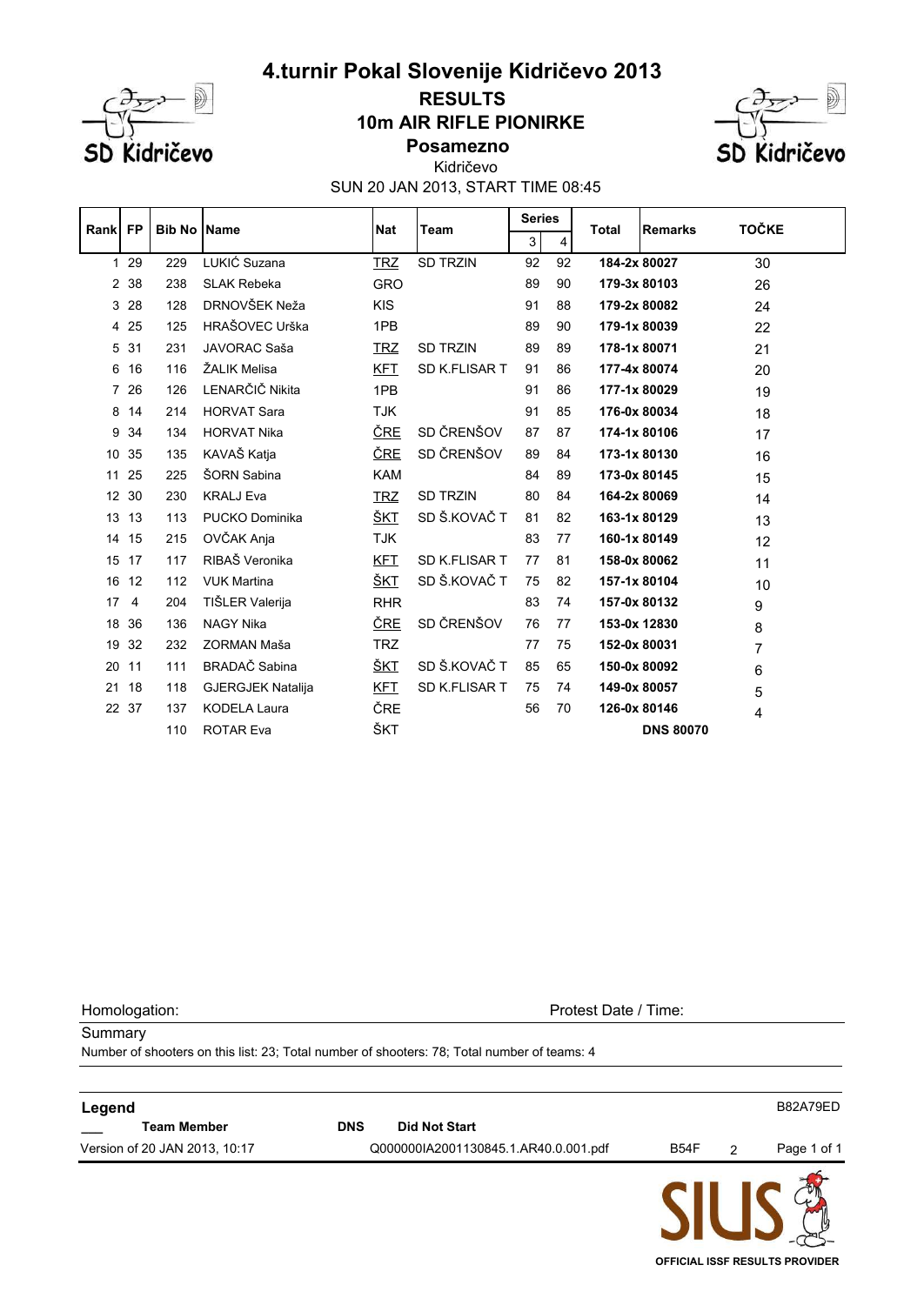

### **EKIPNO 10m AIR RIFLE PIONIRKE RESULTS**



SUN 20 JAN 2013, START TIME 08:45 Kidričevo

| Rankl                   | <b>Bib No Name</b> |                           | <b>Series</b> |         | <b>Total</b> | <b>Remarks</b> | <b>TOČKE</b> |
|-------------------------|--------------------|---------------------------|---------------|---------|--------------|----------------|--------------|
|                         |                    |                           | 3             | 4       |              |                |              |
| 1                       |                    | <b>SD TRZIN</b>           |               | 261 265 | $526 - 5x$   |                | 15           |
|                         | 229                | LUKIĆ Suzana              | 92            | 92      |              | 184-2x 80027   |              |
|                         | 231                | JAVORAC Saša              | 89            | 89      | 178-1x 80071 |                |              |
|                         | 230                | <b>KRALJ Eva</b>          | 80            | 84      |              | 164-2x 80069   |              |
| $\overline{2}$          |                    | <b>SD ČRENŠOVCI</b>       |               | 252 248 | $500-2x$     |                | 12           |
|                         | 134                | <b>HORVAT Nika</b>        | 87            | 87      |              | 174-1x 80106   |              |
|                         | 135                | KAVAŠ Katja               | 89            | 84      |              | 173-1x 80130   |              |
|                         | 136                | <b>NAGY Nika</b>          | 76            | 77      |              | 153-0x 12830   |              |
| $\mathbf{3}$            |                    | <b>SD K.FLISAR TIŠINA</b> | 243 241       |         | $484 - 4x$   |                | 10           |
|                         | 116                | ŽALIK Melisa              | 91            | 86      |              | 177-4x 80074   |              |
|                         | 117                | RIBAŠ Veronika            | 77            | 81      |              | 158-0x 80062   |              |
|                         | 118                | <b>GJERGJEK Natalija</b>  | 75            | 74      |              | 149-0x 80057   |              |
| $\overline{\mathbf{4}}$ |                    | SD Š.KOVAČ TURNIŠČE       |               | 241 229 | $470-2x$     |                | 9            |
|                         | 113                | PUCKO Dominika            | 81            | 82      |              | 163-1x 80129   |              |
|                         | 112                | <b>VUK Martina</b>        | 75            | 82      |              | 157-1x 80104   |              |
|                         | 111                | BRADAČ Sabina             | 85            | 65      |              | 150-0x 80092   |              |

Homologation: Protest Date / Time:

**Summary** Number of shooters on this list: 12; Total number of shooters: 78; Total number of teams: 4

#### **Legend** 634EC960

Version of 20 JAN 2013, 10:17 Q000000TA2001130845.1.AR40.0.001.pdf B54F 2 Page 1 of 1

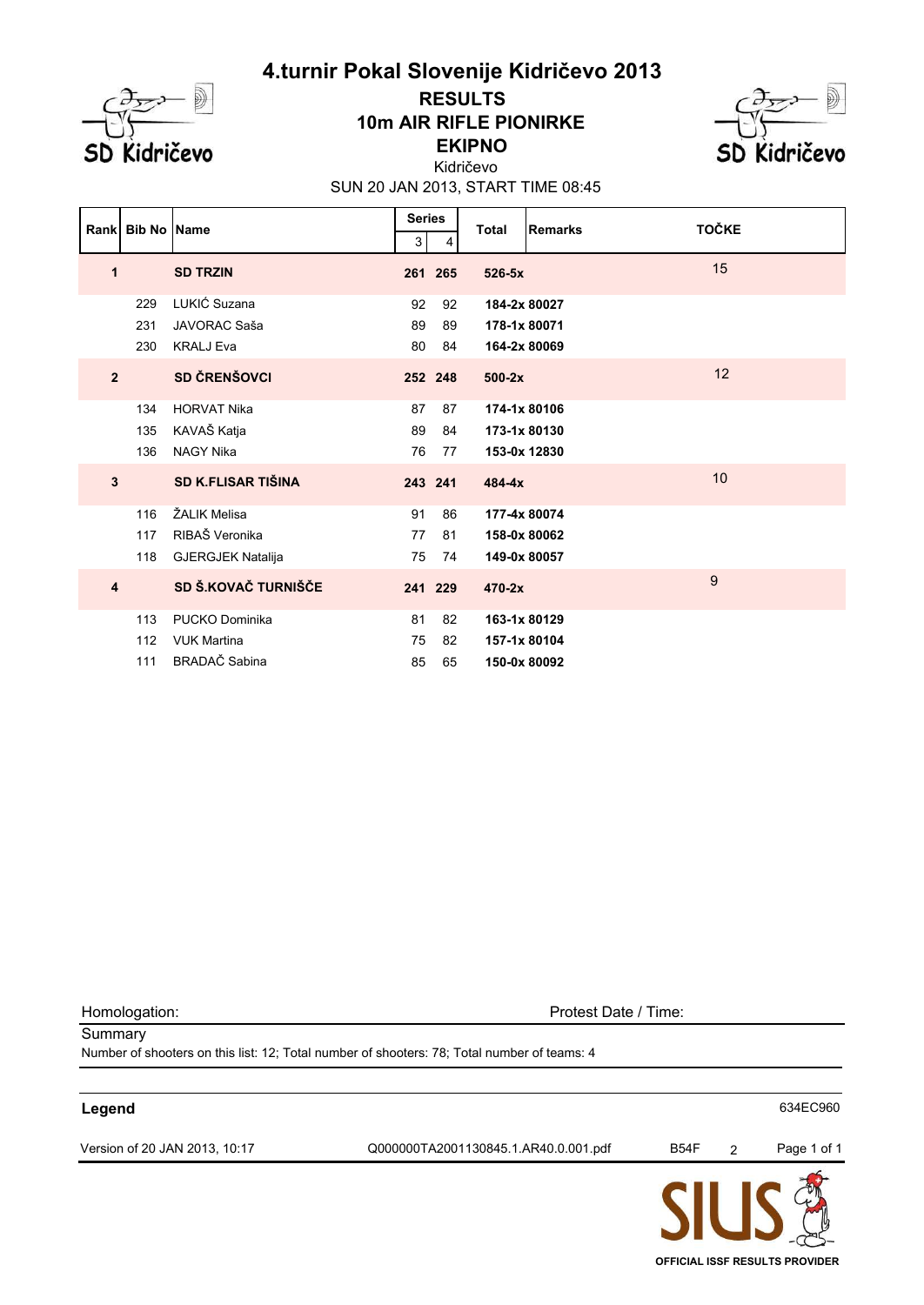# **ORGANI TEKMOVANJA:**

| Vodja tekmovanja:     | <b>Kmetec Gregor</b>         |
|-----------------------|------------------------------|
| Delegat SZS:          | Jazbinšek Jernej             |
| Glavni sodnik:        | Golob Peter B5779 MS         |
| Sodniki na liniji:    | Gril Marjan DS               |
|                       | Pšajd Ludvik ml. P00051 DS   |
|                       | Pšajd Ludvik P00079 DS       |
|                       | Simonič Alojz DS             |
|                       | Mohorko Matevž P00080 DS     |
|                       | Kostanjevec Zlatko P00055 DS |
| <b>Operater SIUS:</b> | Adlešič Jernej               |
| Prijavna služba:      | Pšajd Rebeka                 |
|                       | Mohorko Matevž               |
| Vnos rezultatov:      | Adlešič Jernej               |
|                       | <b>Golob Peter</b>           |
| Žirija za pritožbe:   | Jazbinšek Jernej             |
|                       | Adlešič Jernej               |
|                       | <b>Kmetec Gregor</b>         |
|                       |                              |

Tekmovanje je potekalo po pravilih ISSF in SZS na 40. Mestnem montažnem strelišču na elektronske tarče SIUS ASCOR v Kidričevem.